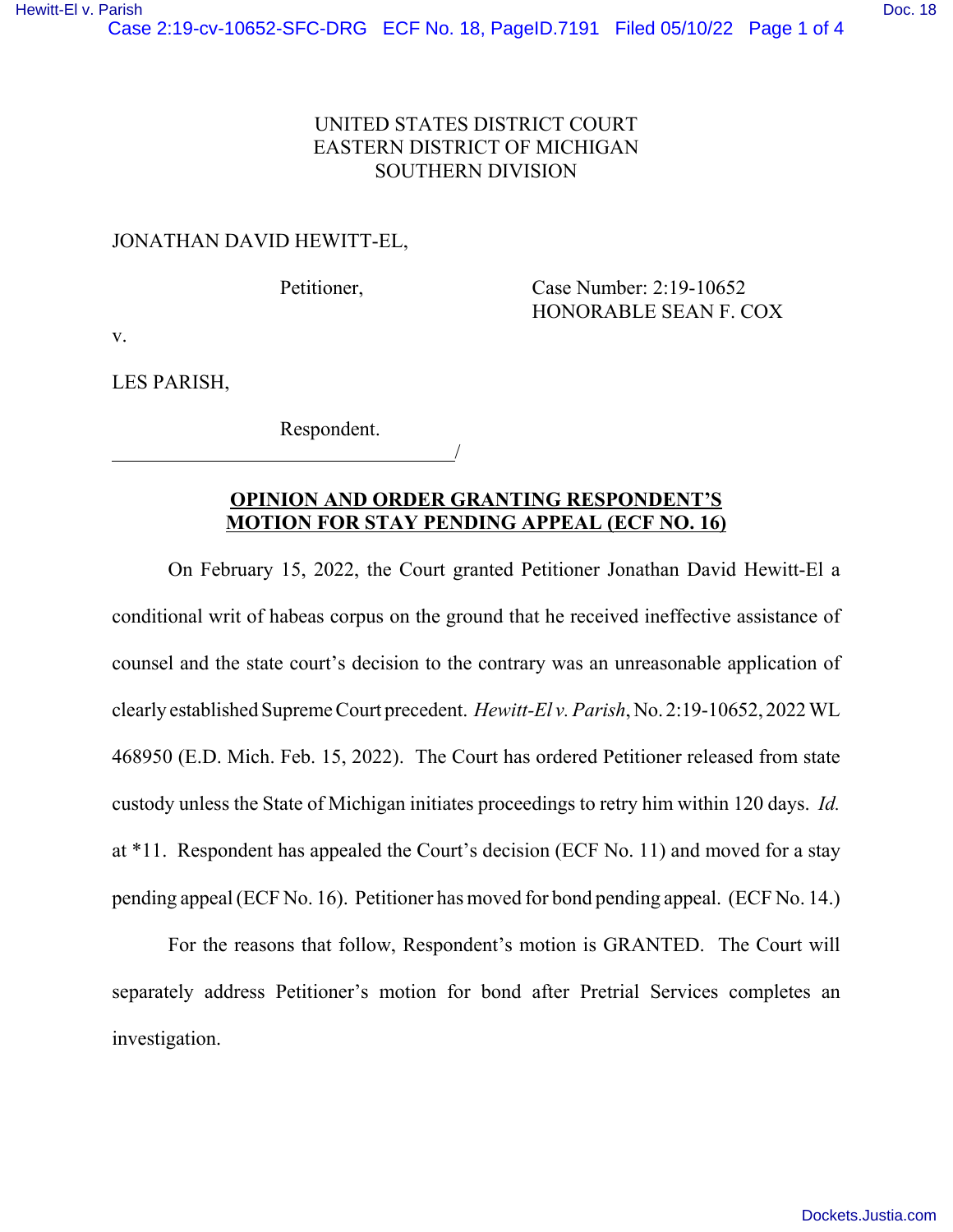#### **MOTION FOR STAY PENDING APPEAL**

The Court considers four factors to determine whether a stay should be issued pending appeal: (1) whether the stay applicant has made a strong showing that the applicant is likely to succeed on the merits on appeal; (2) whether the applicant will be irreparably injured absent a stay; (3) whether issuance of the stay will substantially injure the other parties interested in the proceeding; and (4) whether the public interest is served. *Hilton v. Braunskill*, 481 U.S. 770, 776 (1987).

Respondent contends that he is likely to succeed on the merits of the case on appeal. In support of this argument, Respondent primarily offers a restatement of arguments already considered by the Court. So for the reasons stated in detail in the opinion granting habeas relief, the Court concludes that Respondent has not demonstrated a strong likelihood of success. Nevertheless, the Court recognizes the standard governing habeas corpus proceedings is difficult to meet, particularly as it applies to ineffective assistance of counsel claims. *See Harrington v. Richter*, 562 U.S. 86, 105 (2011) ("The standards created by *Strickland* and § 2254(d) are both highly deferential ... and when the two apply in tandem, review is doubly so.") (quotations omitted). As such, the Court finds this factor favors neither side.

Second, if the Court's order is not stayed, the State faces the prospect of having to expend substantial resources to conduct a second trial while simultaneously appealing the Court's decision. The second factor therefore favors granting the stay.

Third, Respondent's interest in a stay is not necessarily at odds with Petitioner's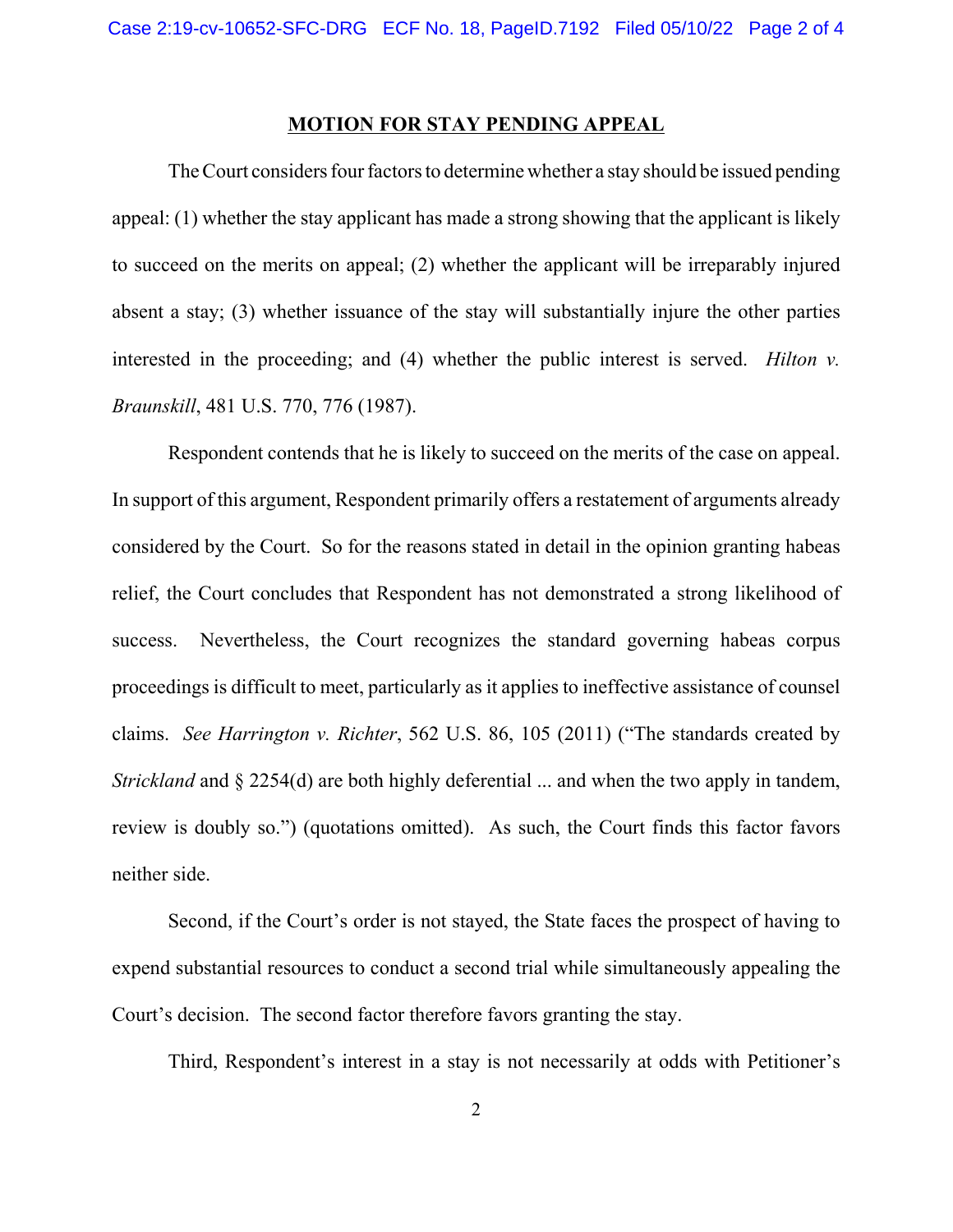"always substantial" interest in avoiding unconstitutional detention. *Hilton*, 481 U.S. at 777. Petitioner has moved for release on bond pending appeal and, as discussed below, the Court will separately address the availability of bond after Pretrial Services completes an investigation.

Finally, the Court finds that the public has a compelling interest in avoiding the waste of judicial resources that would result from forcing the State to retry the petitioner while an appeal remains pending. This factor therefore favors granting a stay of the Court's order.

For these reasons, the factors enumerated in *Hilton* weigh in favor of staying the conditional writ pending resolution of the appeal.

### **MOTION FOR BOND PENDING APPEAL**

Petitioner has filed a motion for bond pending appeal. There is a presumption that a successful habeas petitioner should be released from custody pending the state's appeal of a federal-court decision granting habeas relief. Fed. R. App. P. Rule 23(c); *Hilton*, 481 U.S. at 774. The presumption favoring release may be overcome if the judge rendering the decision "otherwise orders." *Hilton*, 481 U.S. at 774. In addition to the traditional stay factors, a court should consider the possibility of flight, possible danger to the public, and the "state's interest in continuing custody and rehabilitation pending a final determination of the case on appeal." *Id*. at 777. Respondent argues that Petitioner's "abysmal" institutional record weighs heavily against release on bond. (ECF No. 15, PageID.7113.) Petitioner notes that he has received fewer misconduct tickets than the average MDOC prisoner and has not been found guilty of any misconduct involving a physical assault. (*See* ECF No. 17,